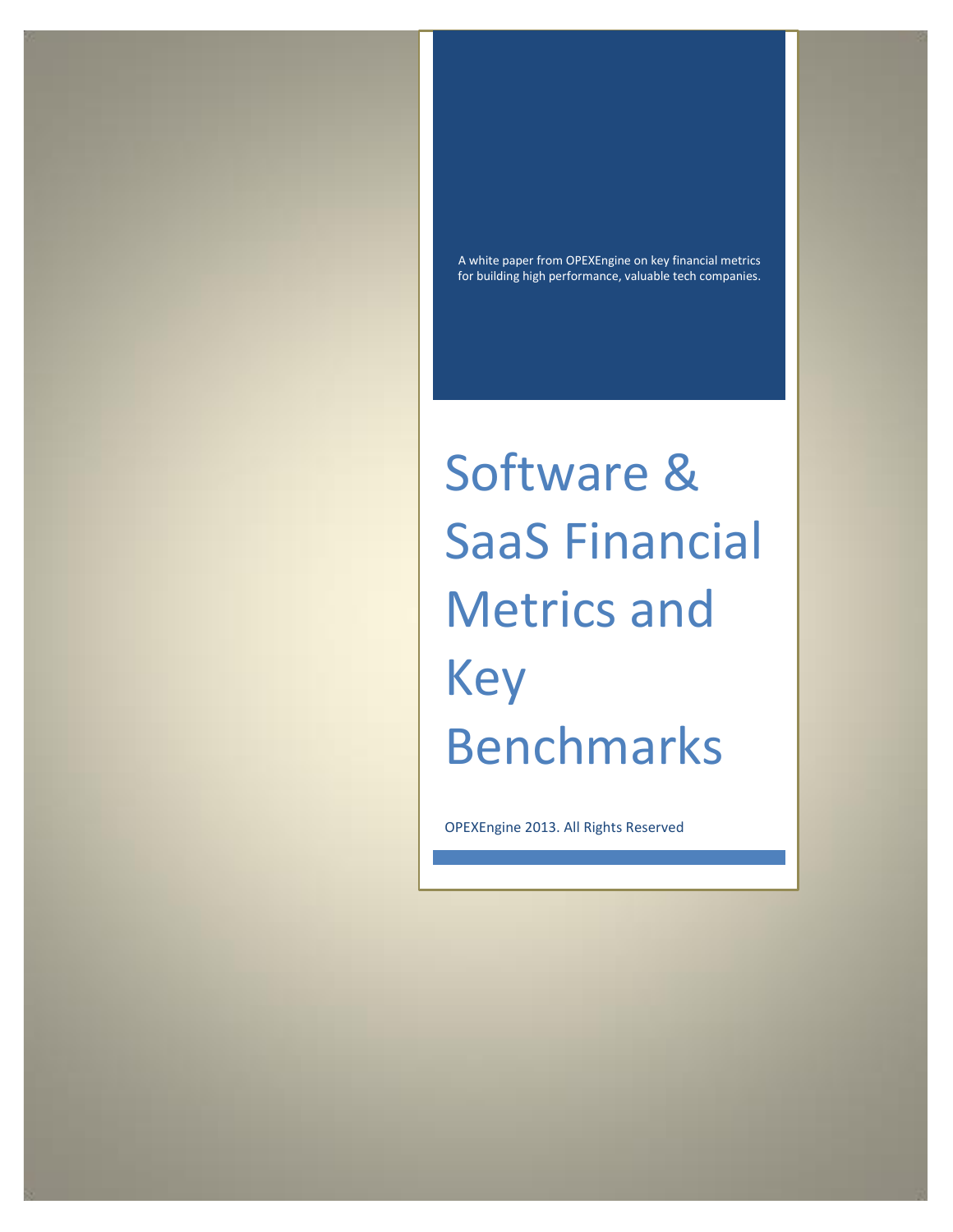#### **Introduction**

Managing the growth of a software business, whether selling traditional on-premises software or SaaS, is far more likely to be successful when management is metrics-driven and has good visibility into all the key performance indicators described in this paper. With greater visibility and analysis of these metrics, companies are better able to make good decisions about efficient and productive resource investments resulting in strong revenue growth rates and high valuations. The metrics and data in this paper are derived from research by OPEXEngine, which has worked with hundreds of software and SaaS companies since 2006 to benchmark their KPIs and performance in detail.

## **Traditional Software versus SaaS – Different Metrics**

The software industry has evolved into a number of different business models each with their own set of performance metrics. Traditional software companies typically focus their business modeling on financial metrics such as recognized revenues, operating expenses and profits. Recognized revenues and bookings are viewed as the key metrics to track current and future sales performance. This model usually has **fewer moving parts** to calculate business performance than subscription businesses and as a result, fewer key performance indicators (KPIs).

In the traditional software model, quarterly performance can be volatile, and the sales departments in these companies drive the P&L results. The sales organization usually owns the revenue forecast which is based on predicting the probability of closing new sales. The forecast accuracy is dependent on the quality of sales' estimates of whether or not contracts will close in the period.

A recurring revenue software business, or Software as a Service (SaaS) business, usually tracks a number of financial AND non-financial operating metrics. A valuable SaaS business is a high growth business that continually adds and keeps subscribers, a process which is not easily captured through traditional, point-in-time financial metrics.

The moving pieces of the SaaS model include: recurring revenues, subscriber numbers, growth rates, revenue per customer, the cost of acquiring new customers, the cost of maintaining existing customers, and the cost of a scalable hosting platform.

SaaS revenues are slow in building, with cash outflow far outpacing cash inflow in the early stages. Once a SaaS business is established and takes off, it can grow very quickly as new revenue builds onto recurring revenues, requiring efficient and scalable systems in place to track all the moving pieces. With efficient systems in place providing managers good visibility into the business, companies can increase investments in growth, while identifying points of weakness to focus on and improve performance. And because in a SaaS business, each part of the business is dependent on every other part's performance, managers need to have visibility into the overall picture, typically through business systems which track performance metrics.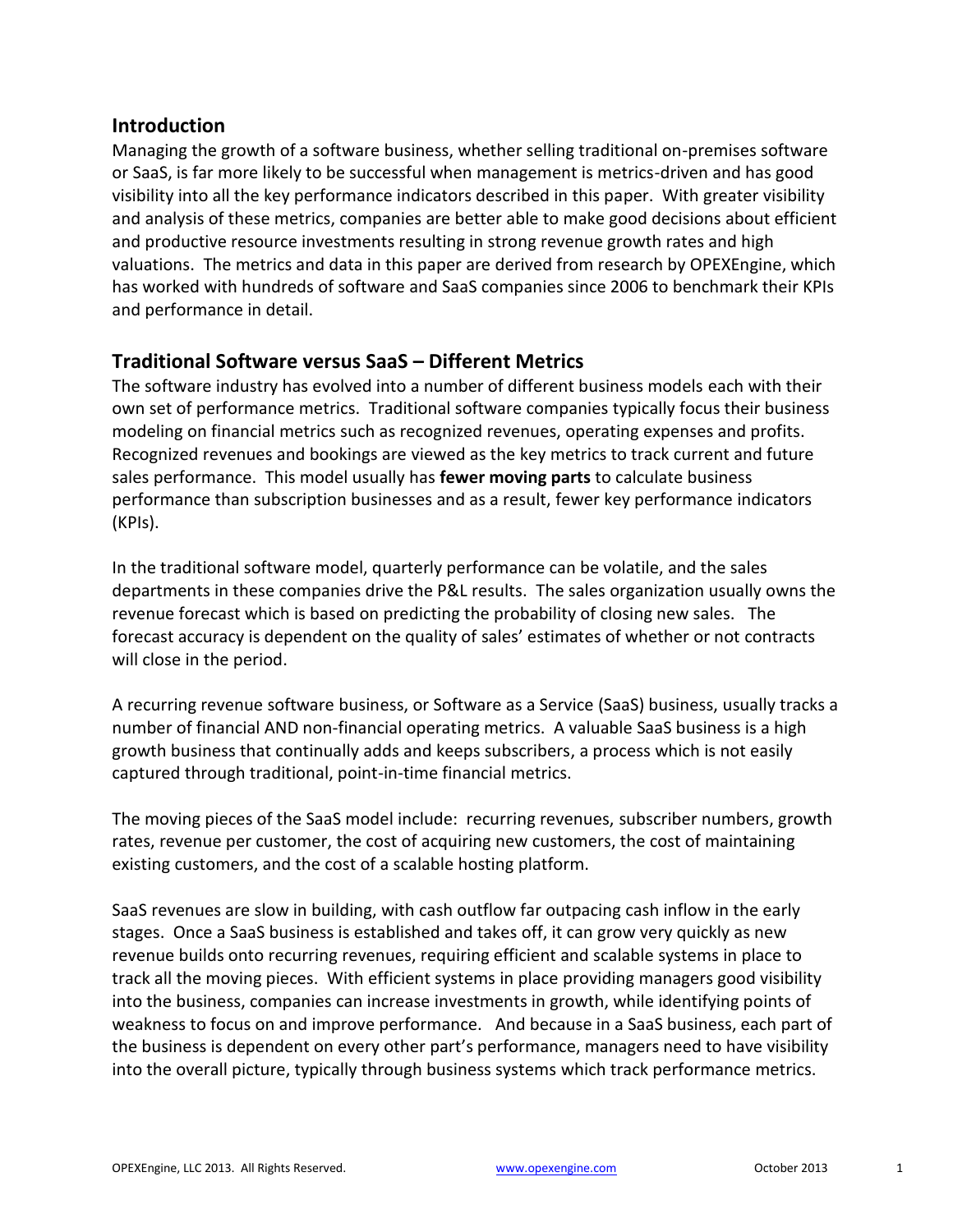The forecast in a subscription business is based primarily on **recurring revenues, minus some level of customer churn, plus new subscription growth rates,** which can be estimated from past performance. The CFO of a SaaS company with the majority of revenues coming from recurring revenues will be able to predict quarterly and annual revenues with a great deal of accuracy. If a company knows its existing recurring revenues, and historical churn rates, as well as indicators of new subscriptions, then the forecast is fairly predictable and is not impacted in the short term by big, new deals coming in at the end of the quarter, or the loss of big customers. The result is greater predictability and insight into future performance, which is a large part of what makes the SaaS model so valuable.

| <b>Perpetual License Model</b>                                         | SaaS Model                                                                      |  |
|------------------------------------------------------------------------|---------------------------------------------------------------------------------|--|
| Less visibility                                                        | More predictive                                                                 |  |
| Forecast owned by Sales; sales-driven P&L                              | Forecast owned by Finance; model-driven P&L                                     |  |
| Fewer moving parts, fast moving levers                                 | More moving parts, slow building business                                       |  |
| Value of customer relationship drops off<br>after 1 <sup>st</sup> sale | Maintaining customer relationship is key:<br>renewals and upselling             |  |
| Customer chooses and pays for all IT to<br>run the software            | Vendor runs and maintains all software and<br>hardware to deliver SaaS offering |  |

## **The Critical Metrics of a SaaS Growth Model**

The most important metrics to track right from the start of a SaaS business fall into four primary categories:

- 1. Revenue metrics
- 2. Customer metrics
- 3. Cost, Expense and Profitability metrics
- 4. Cash

#### *Revenue Metrics:*

- **Contracted Monthly or contracted annual recurring revenues (CMRR or CARR)**
- **Revenue growth rate**
- **Revenue per User or Subscriber (RPU), can be looked at as a monthly or annual metric**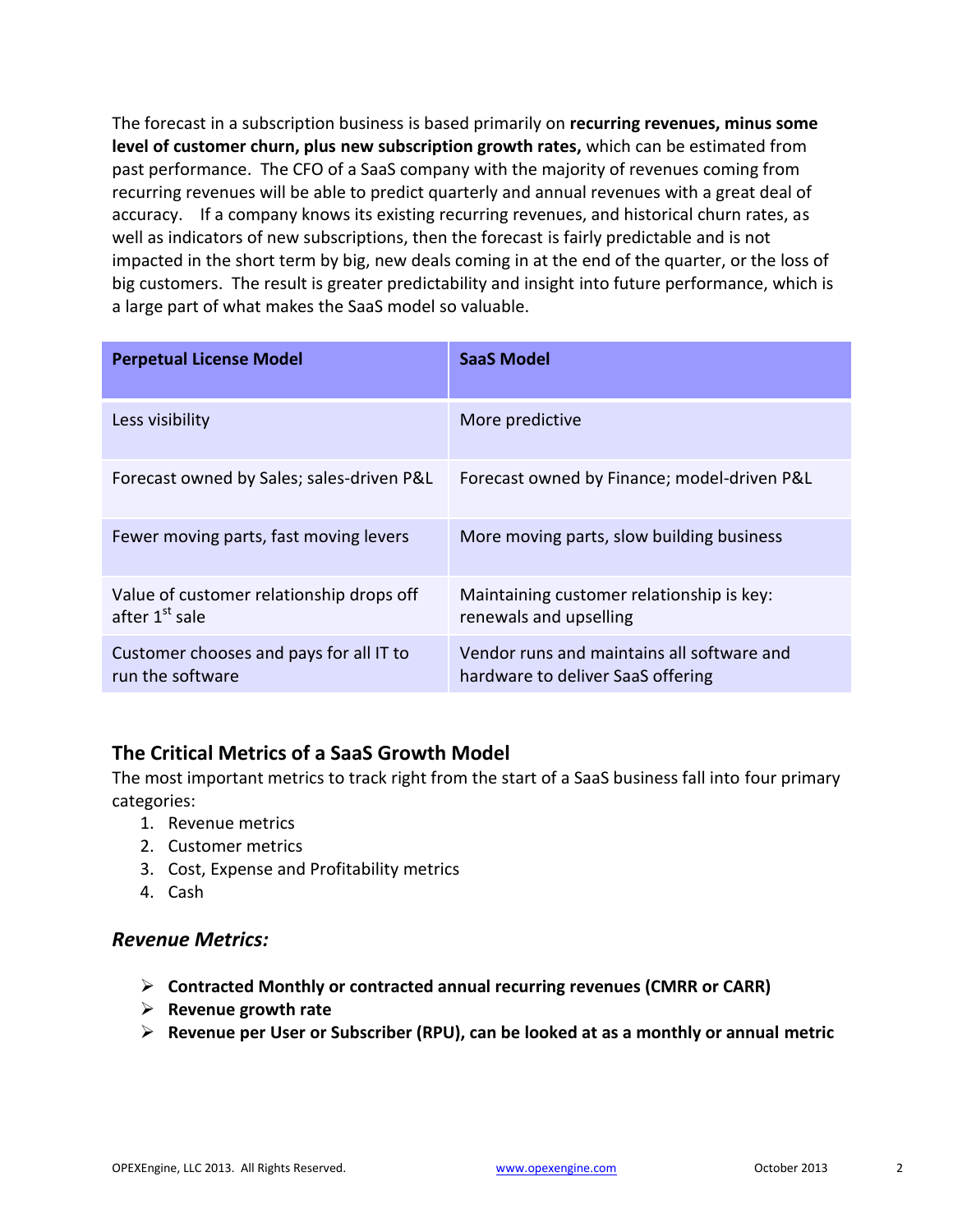#### **Contracted Monthly Recurring Revenues (CMRR)**

Contracted monthly or annual recurring revenues (CMRR) is generally considered the most important revenue metric for a SaaS business as it shows the predictable, recurring revenue components of a SaaS business. The difference between CMRR and monthly recurring revenue (MRR) is that CMRR typically tracks revenue which is contracted indefinitely, whereas MRR may include short-term recurring revenues that are not contracted long-term and thus may distort the view into on-going, future revenues. However, CMRR and MRR are not defined by GAAP or an industry standards organization, so each company may define these metrics somewhat differently than the next company. Be cautious when benchmarking without understanding others' definition of CMRR and MRR.

#### **Revenue Growth Rates**

Private SaaS companies have shown a consistent trend, on average, of revenue growth rates increasing, sometimes dramatically, as companies pass through the start-up phase after reaching about \$15million. This strong growth surge results partially from recurring revenue momentum, but can also be attributed to increased investment in sales and marketing as cash flows stabilize and many venture backed firms take significant additional investment to support sales and marketing expansion. Revenue growth rates continue to be the leading indicators of company value for both public and private SaaS companies.



*Source: 2013 OPEXEngine Software and SaaS Benchmarking. All Rights Reserved*

**RPU or revenue per subscriber** is a measure of the revenue generated per subscriber. This metric allows for the analysis of a company's revenues and growth at a per user level, and on an individual basis, can be used to segment profitable from unprofitable customers.

## *Customer Metrics:*

**Cost of Customer Acquisition (COCA)**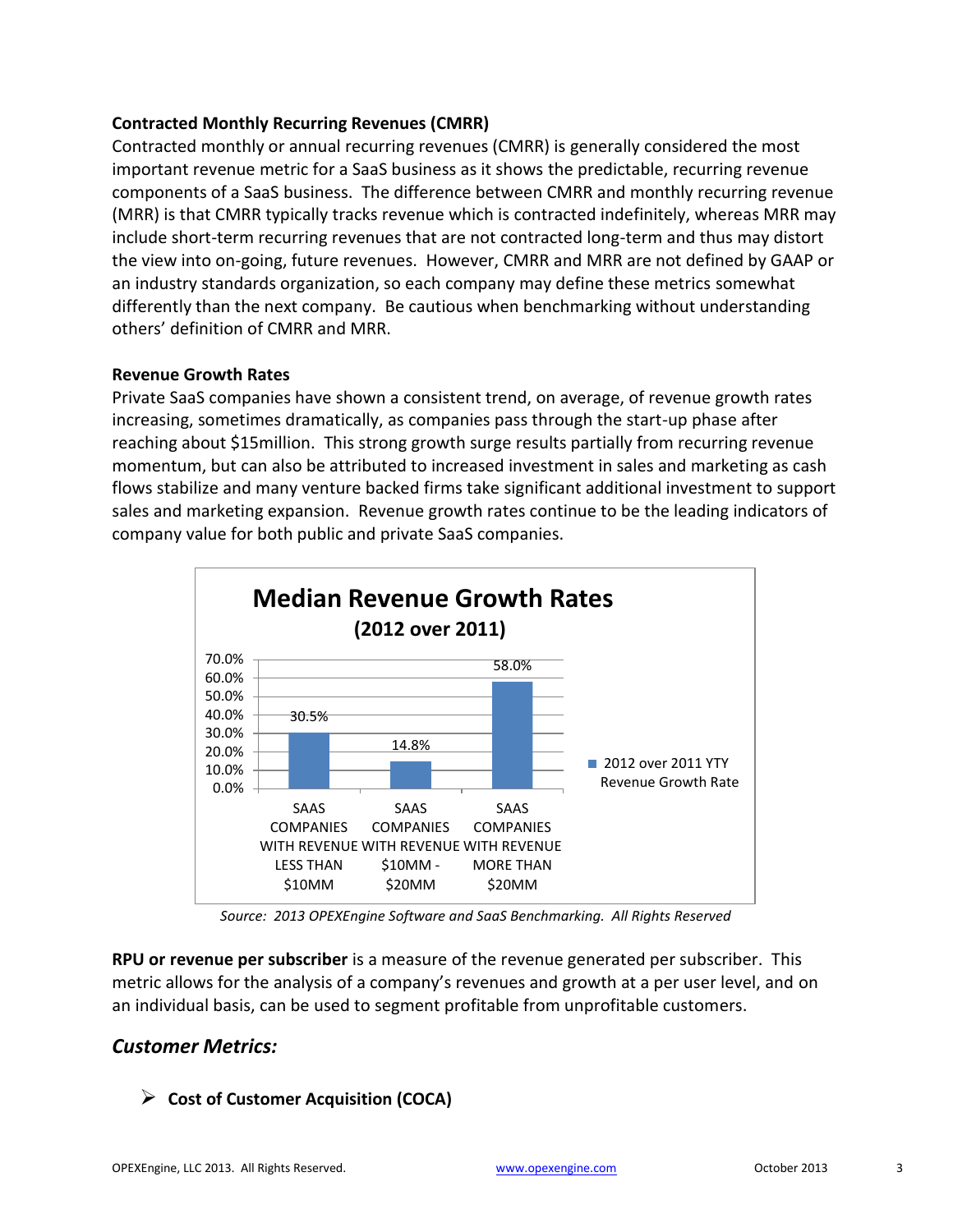- **Customer Lifetime Value (CLV)**
- **Cost of Customer Maintenance**
- **Churn by Customer and by Dollar Value**
- **Customer Segmentation**

Cost of Customer Acquisition (COCA) and Customer Lifetime Value (CLV) are two of the most critical SaaS metrics in determining whether a SaaS business is building a profitable business or not. COCA includes all sales and marketing expense aimed at bringing on new customers. In small and mid-sized companies, COCA is typically calculated as all sales and marketing expenses from a previous quarter (or whatever time period roughly represents the average sales cycle) divided by the number of new customers in a quarter. Customer Lifetime Value (CLV) is the amount of profit a customer is calculated to deliver to the company over the lifetime of the customer relationship. The simple formula for calculating CLV is:



CLV is extremely powerful in helping to understand how much a company can profitably spend to acquire and retain customers, as well as to segment profitable from unprofitable customer groups.

In general, these metrics are less meaningful when looked at in isolation and most meaningful in relationship to each other. For example, a high COCA may be fine if CLV is also very high, whereas a high COCA and lower CLV would clearly be an unprofitable business. Looking at one without the other only gives half the picture.

**Cost of Maintaining a Customer** usually includes the recurring cost of all engineering, support, account management, customer service, and billing activities plus all physical infrastructure and systems required to maintain a current customer. This metric is typically expressed per customer, so the calculation would be:

## **Average Cost of Maintaining a Customer =**

**The recurring cost of engineering, support, account management, customer service, and billing activities, plus all physical infrastructure and systems required to maintain a current customer**

# **\_\_\_\_\_\_\_\_\_\_\_\_\_\_\_\_\_\_\_\_\_\_\_\_\_\_\_\_\_\_\_\_\_\_\_\_\_\_\_\_\_\_\_\_\_\_\_\_\_\_\_\_\_\_\_\_\_\_\_\_\_\_\_\_\_\_ All current customers**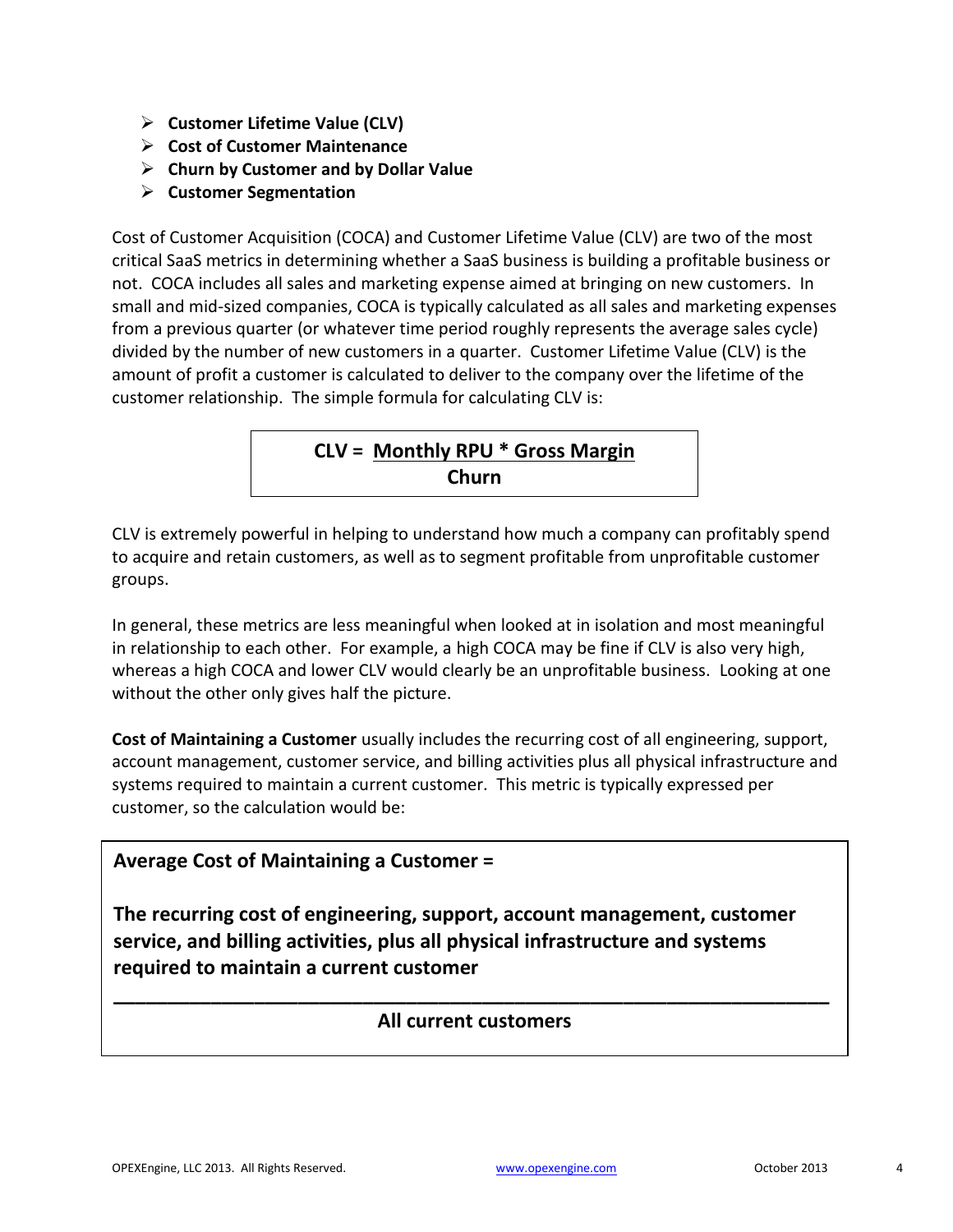The above describes the type of expenses involved in maintaining a subscriber, but there is no one definition of all the items to include and each company needs to identify all these inputs early on and track regularly. Because a SaaS business is dependent on recurring revenues and customer renewals, new projects or systems aimed at maintaining the subscriber base will be undertaken from time to time and it is critical to make sure those expenses are added to the tracking of this metric.

#### **Churn or Renewal Rates**

A subscription company with a high churn rate is fundamentally less valuable than one with a long customer life. The higher the churn rate, the slower the growth. OPEXEngine tracks renewal rates for subscription-based products by two metrics: **customer renewal rate and dollar value renewal rate**. Ideally, SaaS companies target a renewal rate in the 90+% range, and typically, the dollar renewal rate is higher than the net customer renewal rate, due to expansion and upselling.

**REVENUE CHURN**: An example of calculating net revenue churn in monthly recurring revenue is:

**(CMRR at beginning of month minus CMRR at end of month) minus upsell to existing customers** 

**\_\_\_\_\_\_\_\_\_\_\_\_\_\_\_\_\_\_\_\_\_\_\_\_\_\_\_\_\_\_\_ CMRR at beginning of month**

**CUSTOMER CHURN**: Churn can be determined by either the gross number of subscribers lost in a period, or by the net change in subscribers. For example: *Gross churn*  **10 subscribers lost 100 subscribers = 10% churn**  OR *Net churn*  **10 subscribers lost** 

**(100 original subscribers + 5 new subscribers) = 9.5% churn**

Churn rates may vary by different customer groups, so it is important to segment

customers by a variety of profiles, for example, by industry, size of company, deal size (whether large deals are more or less likely to churn than small deals), by length of subscription, among other segmentation definitions.

In general, the benchmarks show that:

- early stage companies have higher churn rates than bigger SaaS companies; and
- SaaS companies selling a low priced product (lower average deal size), regardless of size, have a higher churn rate than companies selling higher priced, enterprise type software subscriptions.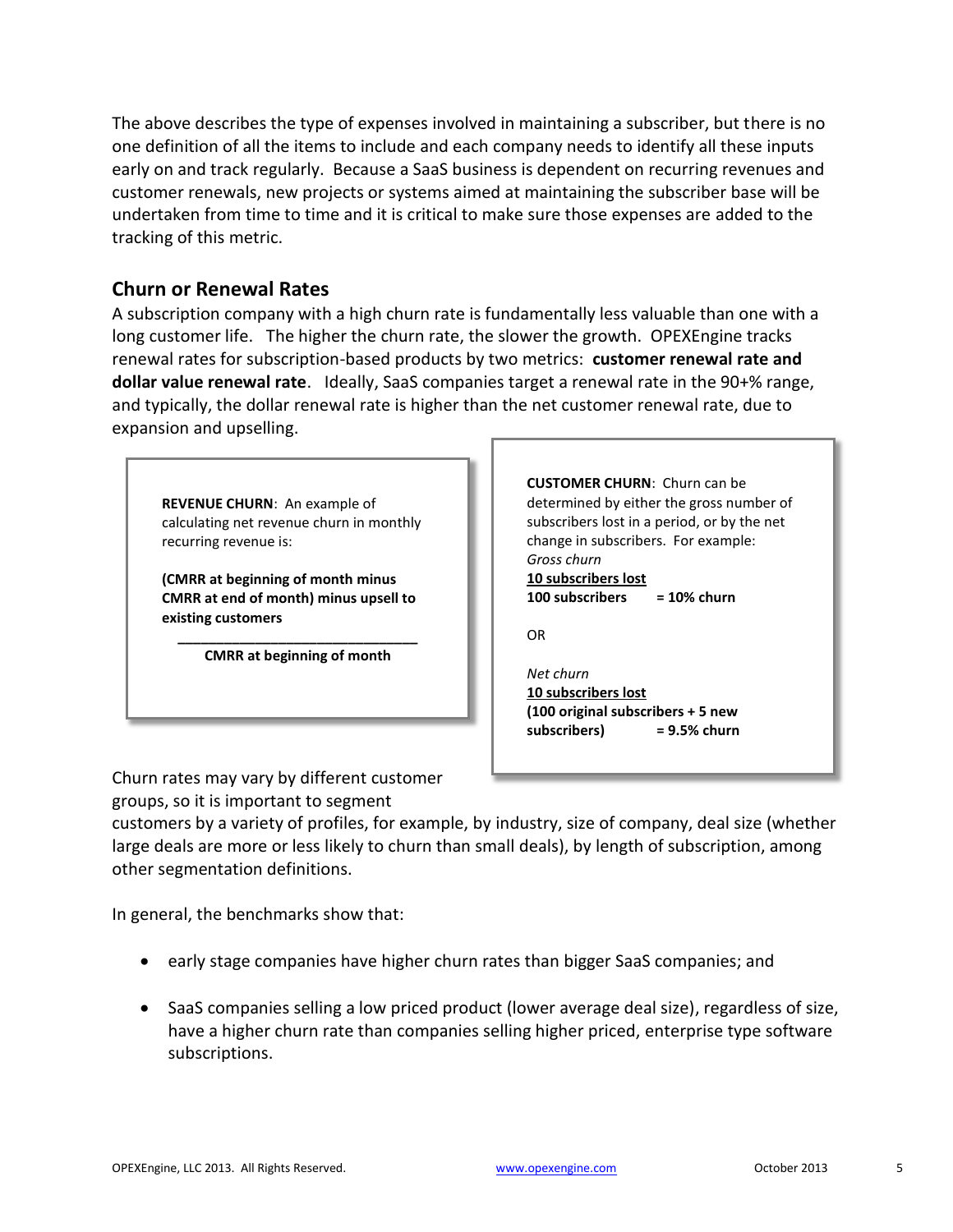Typically, enterprise type sales have a longer sales cycle which tends to correlate with lower churn once the customer has made the decision to enter into a subscription relationship with the vendor. Both the vendor and enterprise customer have invested a greater amount of time and resource into the relationship, hence, there is less churn. Enterprise SaaS applications tend to be integrated with complex, internal operations and other systems and in this way are more "sticky" and difficult to displace.

## *Critical Cost, Expense and Profitability Metrics:*

- **Cost of Revenue**
- **Sales and Marketing Expense**

Key cost, expense and profitability metrics include the cost of products, cost of services, hosting expense, gross margins on products and services, sales and marketing expense, as well as R&D and G&A expense. Some of the most critical metrics to track are the overall cost of revenue, which for SaaS companies includes the hosting and monitoring of the application, as well as sales and marketing expenditures which drive customer acquisition and revenue growth.

## **Total Cost of Revenue**

*Cost of Products: All direct expenses related to making or acquiring products that have been sold, including all compensation associated with product management and administration, plus direct overhead for the production of software or SaaS products, including hosting and monitoring of the application.*

*Cost of Services: All expense associated with delivering services for the company, including all compensation associated with services management and administration, professional services and consulting delivery, education and training, as well as customer support.*

OPEXEngine has found that early-stage SaaS companies have reduced the cost of revenue from over 50% of revenue a few years ago to a range roughly from almost 40% to just under 30% as revenues increase.

|                                      | <b>SaaS Companies &lt; \$10M</b> | SaaS Companies \$10M - \$20M | SaaS Companies \$20M - \$50M |
|--------------------------------------|----------------------------------|------------------------------|------------------------------|
| <b>Average Recognized</b><br>Revenue | \$6,263,747                      | \$15,003,561                 | \$40,808,762                 |
| Cost of Revenue as a %<br>of Revenue | 36.7%                            | 34.0%                        | 28.1%                        |

*Source: 2013 OPEXEngine Software and SaaS Benchmarking. All Rights Reserved*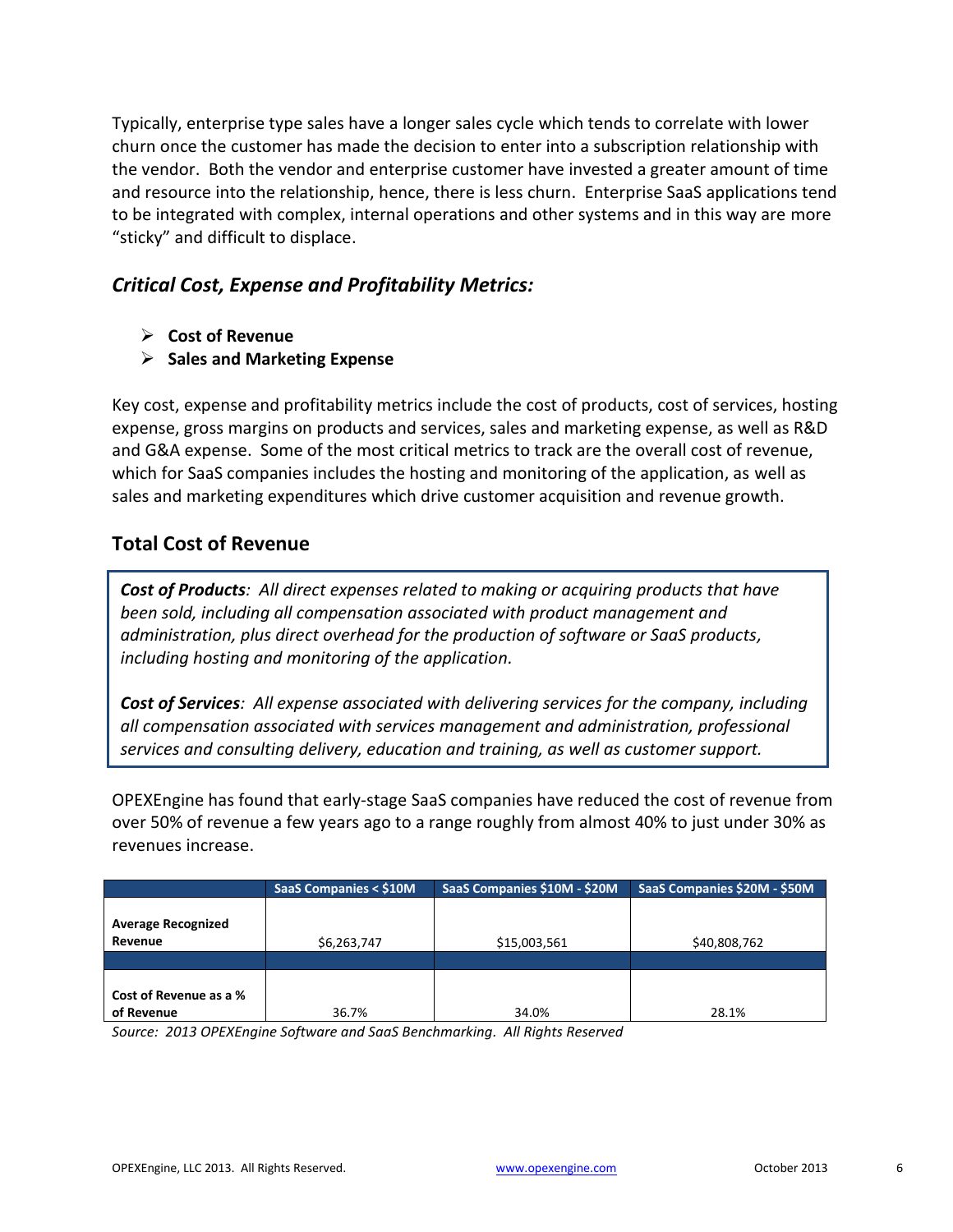## **Sales and Marketing Expense from Early Stage to Public Company**

SaaS companies typically spend more in Sales and Marketing than a traditional software company because the SaaS model is all about acquiring and retaining customers. In addition, public SaaS companies tend to maintain higher spending rates in sales and marketing rather than reducing the percentage of revenues spent as was the case previously with traditional, onpremises software companies. Successful public SaaS companies are spending in the range of 45-55% of revenues on Sales and Marketing to continue to achieve high growth rates.

In the 2012 benchmarking, for private SaaS companies over \$20 million, we saw an average expense as a percent of revenue of 41.3%. In the benchmark of 26 public SaaS companies with revenues under \$300million, the average for sales and marketing expense was 35%, with a range of individual companies from 20% to 63%.



**Private SaaS Profit and Operating Expense as a % of Revenue** 

*Source: 2013 OPEXEngine Software and SaaS Benchmarking. All Rights Reserved.* 

#### **Cash**

SaaS companies typically eat up cash quickly in the early days. The key cash metric to track is:

#### **Net Cash from Operations**

SaaS companies need to model the time it takes to get to cash flow break-even and understand their capital requirements to get there. Expenses, such as customer acquisition costs, are paid